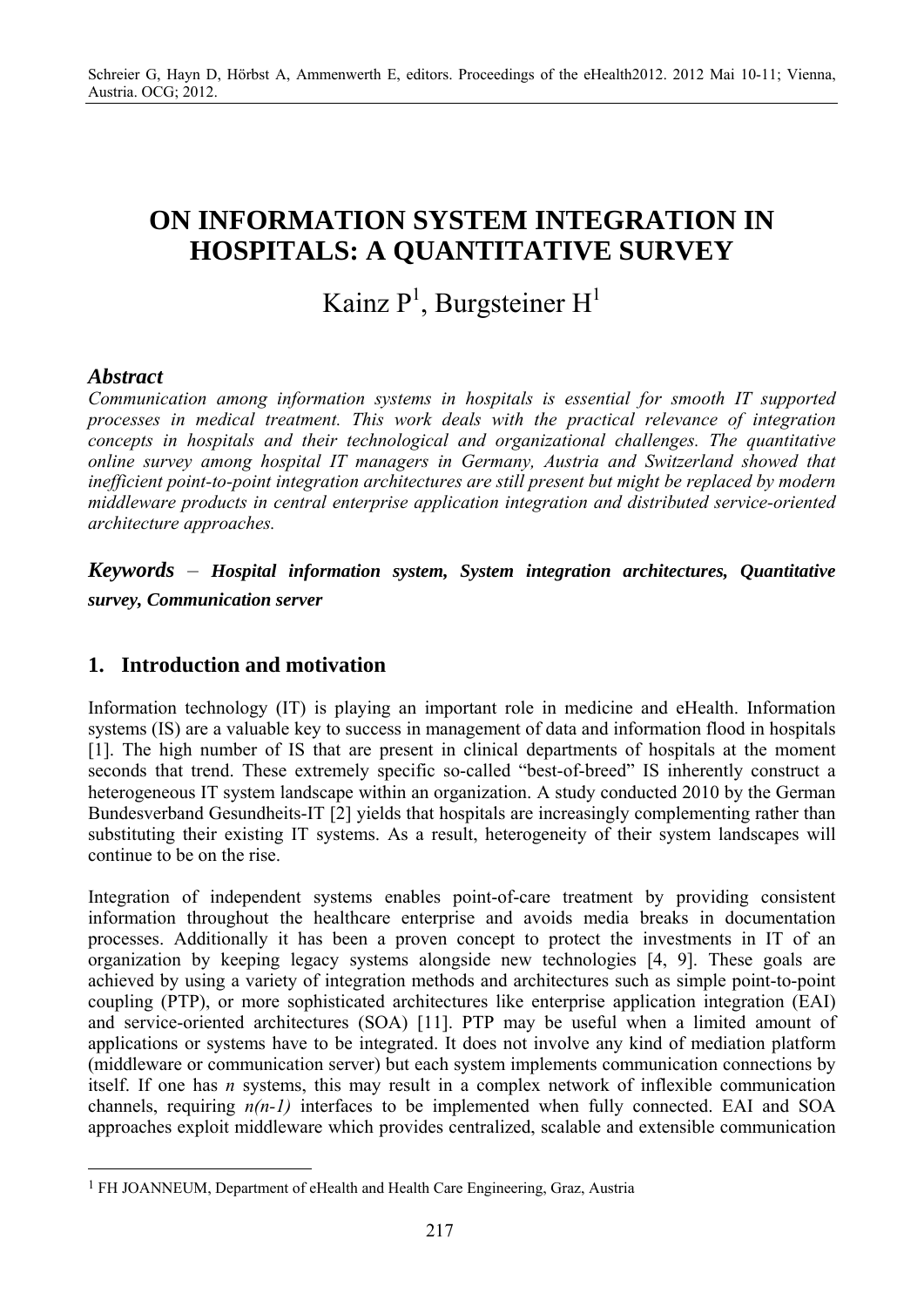Schreier G, Hayn D, Hörbst A, Ammenwerth E, editors. Proceedings of the eHealth2012. 2012 Mai 10-11; Vienna, Austria. OCG; 2012.

capabilities among heterogeneous systems. The main difference between them is that EAI follows a central (hub/spoke architecture) and SOA a distributed approach (bus architecture) [8]. A lot of integration strategies and models are available to choose from [5, 10], each suited for a very specific integration problem. The vast potential of systems integration is revealed if they are used in combination. Mostly there is not the "one-and-only" middleware tool which solves integration problems in an organization [8]. Similar to the previously mentioned supplementation of existing IT systems, integration software may be used simultaneously in order to tackle an organization's integration problems. One has to bear in mind that not only technical feasibility but also restructuring of workflows is essential for successful integration and requires expertise [10, 11]. The great variety of theoretic concepts questions their practical relevance in hospitals which was one major objective of this work.

There has been similar research on middleware and its requirements for health care scenarios, where Lange [6] provided a taxonomy and a requirements catalogue for communication servers in hospitals. The author created a model of a communication server by analyzing middleware products and conducting a survey among its vendors but did not include modern technologies like e.g. SOA. This work was motivated by the goal of providing a decision basis for hospital IT managers pro or contra a specific integration solution (i.e. a communication server). In [3] Engels et al. created a reference architecture of an integration platform. They revealed technical services used in different integration models based on the three-tier architecture of software (data layer, business layer, presentation layer). Their work is mainly focussing on establishing SOA in an enterprise rather than presenting the interconnection and interactions of components within the platform.

## **2. Research design and methods**

Starting at the theoretical basis, we scanned literature and revealed relevant integration models and methods for coupling heterogeneous IS and applications in general. In order to evaluate their practical relevance for hospitals in particular, we decided to conduct a survey among hospital staff who provides sufficient authority and knowledge for answering both technological and organizational questions regarding their integration solutions. We chose the target group to be IT managers rather than administrative directors or chief information officers because we needed data closely related to daily IT routine.

Among the study objectives we discriminated between technological (TECH) and organizational (ORG) ones using two different categories of questions. Questions regarding IS and their integration into the hospital IT landscape as well as data and communication standards and integration products used were summarized in TECH. IS in clinical departments may be subsystems of other, superior systems (e.g. outpatient clinic management system as subsystem of the hospital information system HIS) or standalone (e.g. a self-developed or third party product). We wanted to know which systems are tendentially standalone, part of other systems or not used and on which levels of the three-tier architecture coupling of systems takes place primarily. Another goal was to find out whether they use a central EAI or a distributed SOA integration approach or whether there is even a tendency towards monoliths. Moreover, the current percentage occupied by PTP architectures among others has been of interest. ORG questions dealt with the general conditions when using integration solutions. These comprise the motivation for choosing a specific solution or product, potential problems and obstacles, customer satisfaction as well as its supportability. Integrating the Healthcare Enterprise (IHE) recommends certain standards (e.g. HL7 and DICOM) in their technical frameworks and profiles for specific clinical workflows. This survey should reveal whether these recommendations are included in IT strategies of the hospitals – as long as they have an IT strategy – or not. Open-source software (OSS) may be a good cost-effective alternative to commercial products. Considering the perpetual cost pressure on hospitals and their contemporary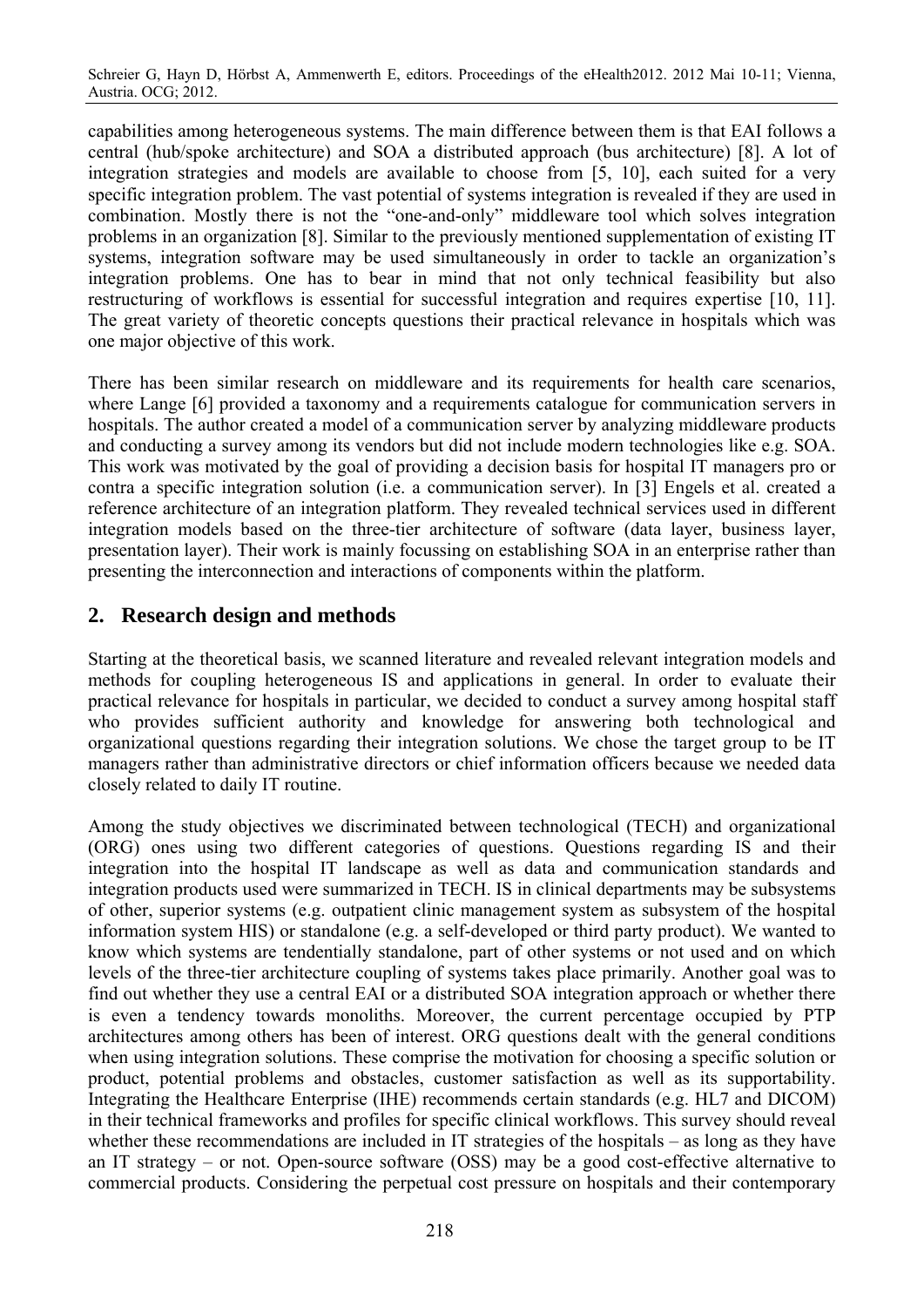Schreier G, Hayn D, Hörbst A, Ammenwerth E, editors. Proceedings of the eHealth2012. 2012 Mai 10-11; Vienna, Austria. OCG; 2012.

increasing dependency on IT systems, we surveyed the attitude of IT managers towards opensource products in their productive environment.

In the aftermath of a risk analysis and a pre-test loop for quality assurance we initially invited IT managers of 479 hospitals in Germany, Austria and Switzerland via e-mail. A reminder was sent to everyone five days before the deadline except to those who opted out or already completed the questionaire. All replies were clustered into categories (see *Table 1*) using a constant criterion common to the selected health care systems, the quantity of inpatient beds. This has been done under the assumption that the number of inpatient beds positively correlates with the size of the hospital for the purpose of detecting distinctions between the various sizes. We used anonymous online questionaires due to the advantages of this method over paper-based ones, reported by [12]. The survey has been created and represented using the open-source tool "limesurvey".

## **3. Results**

After a survey time of two weeks we had 67 complete responses (response rate: 14%), see *Table 1*.

| <b>Cluste</b> | <b>Quantity of inpatient beds</b> |        | Response quantity abs. $(\#)$   Response quantity rel. $(\%)$ |
|---------------|-----------------------------------|--------|---------------------------------------------------------------|
|               |                                   |        |                                                               |
|               | $\leq 200$                        |        | .6.4                                                          |
|               | $200 - 499$                       |        | 46.2                                                          |
|               | $500 - 799$                       | $\sim$ |                                                               |
|               | $\geq 800$                        |        | 194                                                           |

**Table 1: This table illustrates the responses in four clusters using the common criterion "inpatient beds" (n=67)** 

24 further incomplete responses were not included into analysis. Of all responses, about 60% came from German hospitals, 27% from Austria and 13% from Switzerland. Regardless of the kind of installation (standalone, module/subsystem etc.) all participants reported the usage of a specific software product for administrative tasks (HIS). Outpatient clinic management system, medical documentation IS (MIS), nursing and care unit management system, and OP management system are the most frequently mentioned  $(\geq 50\%)$  subsystems of an HIS. One might expect that some important subsystems like the Picture Archiving and Communications System (PACS), Laboratory IS (LIS), Radiology IS (RIS) and electronic food ordering system might already also mostly be integrated in an overlying IS, but to our surprise the before mentioned are reported to be mostly not part of an overlying IS. However, a trend towards more modularized than monolithic system landscapes can be observed. About 50% use Enterprise Resource Planning (ERP) systems which mostly incorporates modules for finance and accounting, controlling, inventory management followed by Human Resources and facility management system. More than 60% are already using business intelligence/data warehouse systems for cost-control and economical optimization tasks.

From the as-is analysis of integration architectures it appears that central EAI concepts are established primarily. In the questionaire, we also asked about future plans about the structure of the hospital IT systems. Compared to this target state the majority of participants reported that isolated systems should be decreased in every hospital size cluster (see blue arrows in *Figure 1*). *Figure 2* illustrates an all-cluster overview of integration types of IS and modalities. It can be seen that the focus is clearly set on using EAI and a central integration approach (communication server). It can be observed that SOA concepts are hardly present. PTP coupling is still common, but is sought to be decreased in all clusters (see *Figure 1*). The most common and also most flexible integration model is "functional integration", located on the business layer of software, followed by data and presentation integration. Most widespread commercial products have been reported to be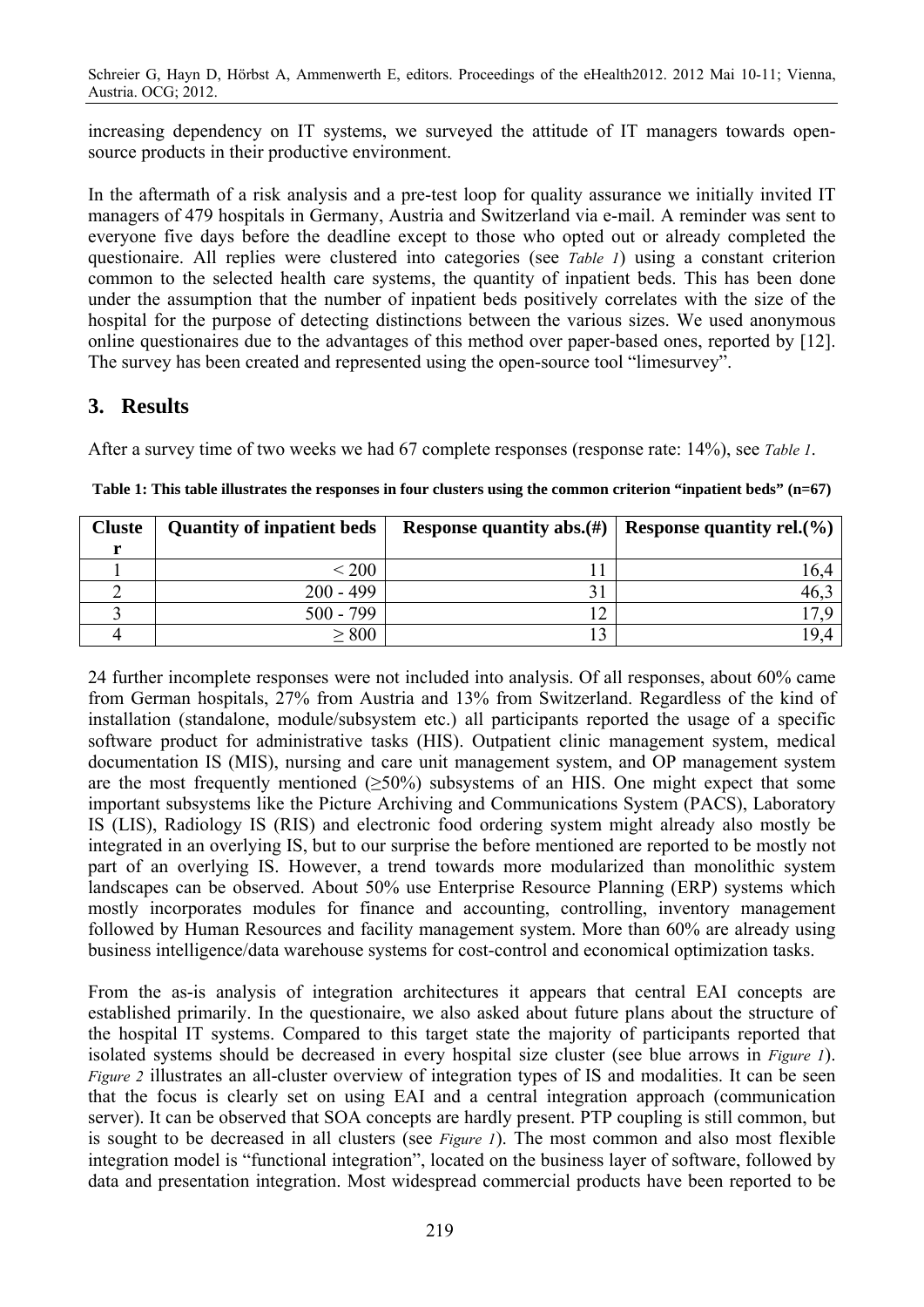messaging solutions with SOA capabilities (1. Oracle eGate/JCAPS, 2. SIEMENS OPENLink, 3. SAP PI/XI). If participants use SOA middleware (e.g. Oracle SOA Suite), there was at least one classical messaging product complementing their integration solution. DICOM and HL7v2.x outbalance proprietary data and communication standards, though, proprietary formats are used in more than one third of participating hospitals.



**Figure 1: This figure illustrates the target states of each cluster regarding their integration architectures.** The blue arrows indicate the intended change according to the current state. An arrow pointing upwards means that the majority of participants would like to increase the adoption of a specific concept, one pointing downwards means that the majority would like to decrease the adoption of a specific concept in their hospitals

More than 60% stated that the functionality of the product and references of other hospitals were significant for its choice. Scientific resources of information on solutions remain unexploited. A quite above-average satisfaction (>60%) can be observed, too. Common problems, especially in clusters 3 and 4, were insufficient interface monitoring capabilities and a high vendor dependency. For system administrators it is essential to have tools for automated reporting as well as interface and performance surveillance. A solution to this issue may be exchanging current integration products, which is considered by about 40% of hospitals in cluster 3 within the next two years. IT strategies exist in more than 60% (highest rate in cluster 4) and about one third of them include recommendations of the IHE. More than 50% in clusters 2 and 3 would use OSS in their productive environment, hospitals in clusters 1 and 4 remain undecided.

#### **3. 1. Reference model of a communication platform in hospitals**

Using these study results, an analysis of four middleware products as well as preexisting work published in [6] we were able to develop a reference model for communication platforms in hospitals. This model and also a more detailled analysis of the survey results can be found in [7]. The reference communication platform consists of ten functional components summarizing 70 requirements in a catalogue for both SOA and EAI integration approaches.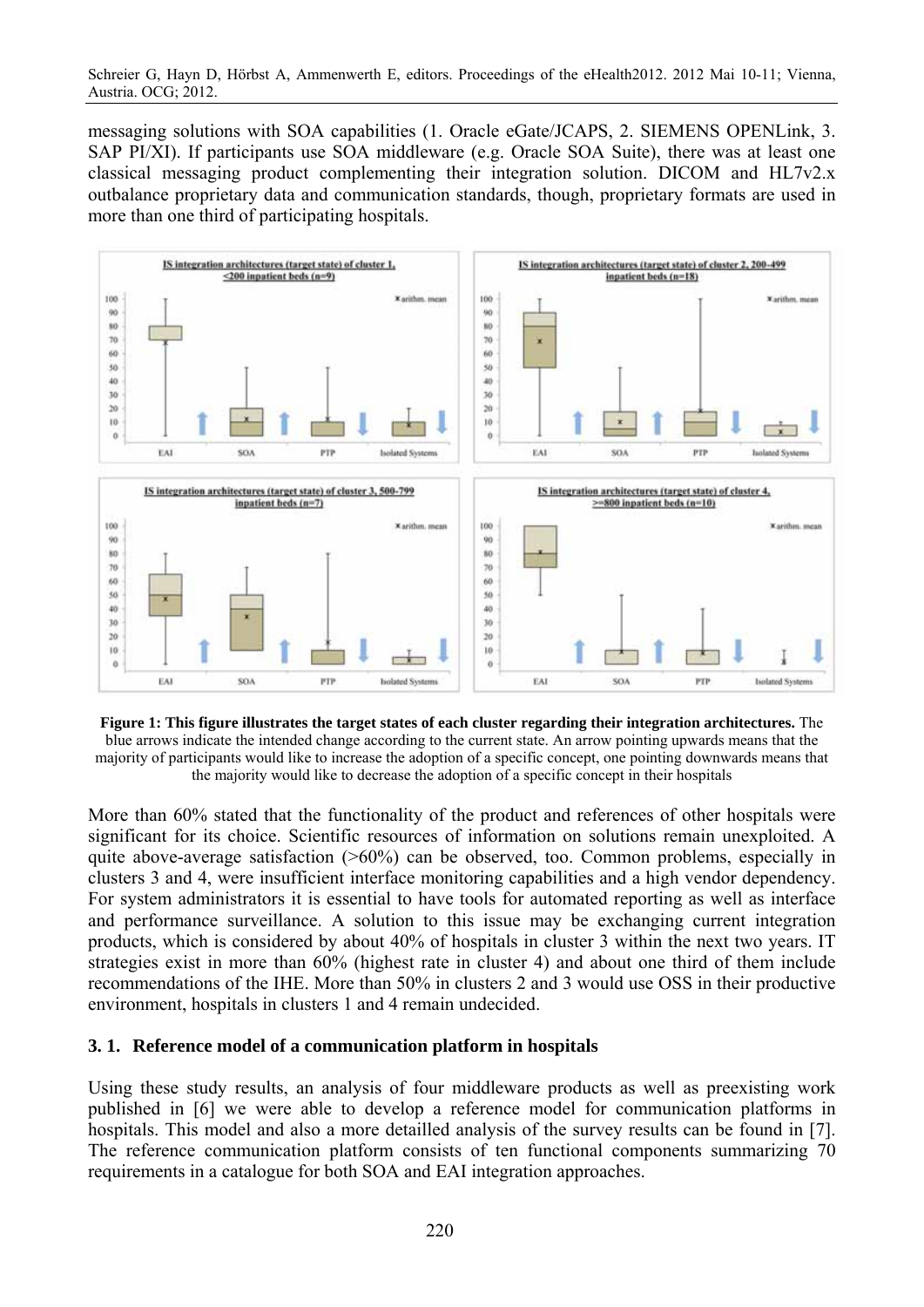Schreier G, Hayn D, Hörbst A, Ammenwerth E, editors. Proceedings of the eHealth2012. 2012 Mai 10-11; Vienna, Austria. OCG; 2012.



**Figure 2: This figure shows the integration types (horizontal) over different types of information systems and modalities (vertical) among all hospital sizes (n=67). A central concept of integration (EAI) is customary** 

### **4. Discussion and conclusion**

We designed multi-dimensional questions in order to keep the length of the questionnaire at bay. The survey tool exhibits some limitations such as that one is not able to implement more complex logic into the questionnaire than simple if-then-rules for questions (e.g. IF questionA.answer1=true THEN showQuestionB ELSE hideQuestionB). Due to that we had to dismiss certain replies (e.g. where the total percentage exceeds 100%). The amount of PTP and isolated systems may be explained by the fact that technologies and products are evolving but their efficient use lacks in practice. Our results yielded that for smaller institutions using a limited number of systems (proprietary) PTP coupling may be a cost-effective alternative rather than buying a full-featured integration server. But due to the small number of replies, the sub-group analysis performed in *Figure 1* cannot be generalized without limitations.

A high vendor dependency may be explained by too complex products which are not maintainable without regular special training. Outsourcing is considered to be one alternative strategy to maintain integration solutions in daily routine. The larger the hospital, the more internal maintainance can be observed (>60% in cluster 3 and 4). Strategic orientation of an IT organization regarding the recommendations of IHE requires conformance statements of software systems for certain profiles. This is an important step towards homogenization and standardization of health data exchange and integrated care within and across hospital boundaries.

## **5. Acknowledgements**

The authors would like to thank the German software vendor MEIERHOFER in Munich for their cooperation by providing the address data and supporting the development of the questionaire.

## **6. References**

[1] Anyanwu K, Sheth A, Cardoso J, Miller J, Kochut K. Healthcare Enterprise Process Development and Integration. J Res Pract Inf Tech. 2003;35(2):83–98.